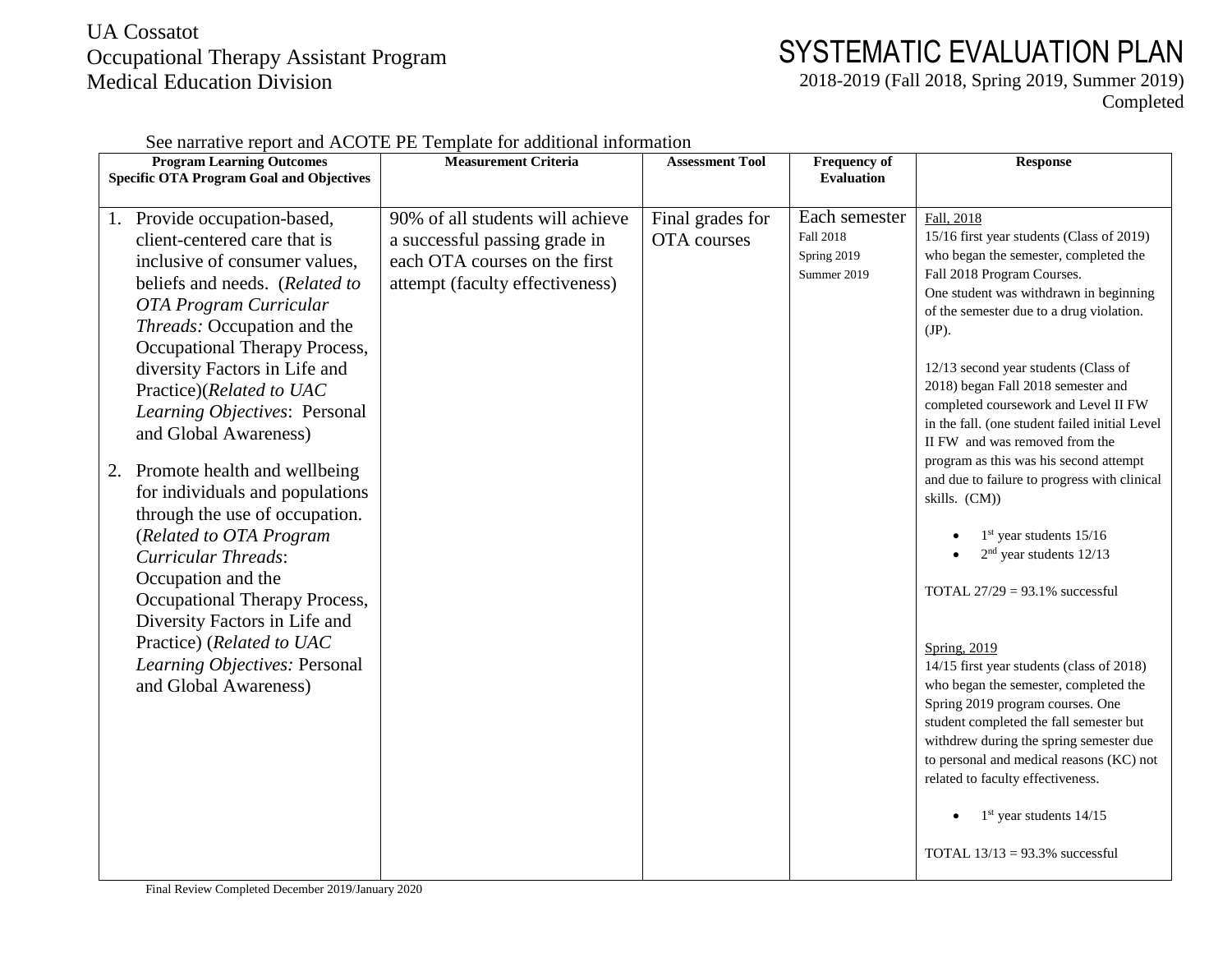|                                                                                                                                    |                        |                                                                                                                                                    | Summer, 2019                                                                                                                                                                                                                                                                                                                                                                                                                                                                                                                                                                                                                                                                                                                                                                                                                                                                                                                                                                                                                                                         |
|------------------------------------------------------------------------------------------------------------------------------------|------------------------|----------------------------------------------------------------------------------------------------------------------------------------------------|----------------------------------------------------------------------------------------------------------------------------------------------------------------------------------------------------------------------------------------------------------------------------------------------------------------------------------------------------------------------------------------------------------------------------------------------------------------------------------------------------------------------------------------------------------------------------------------------------------------------------------------------------------------------------------------------------------------------------------------------------------------------------------------------------------------------------------------------------------------------------------------------------------------------------------------------------------------------------------------------------------------------------------------------------------------------|
|                                                                                                                                    |                        |                                                                                                                                                    | All courses passed                                                                                                                                                                                                                                                                                                                                                                                                                                                                                                                                                                                                                                                                                                                                                                                                                                                                                                                                                                                                                                                   |
|                                                                                                                                    |                        |                                                                                                                                                    |                                                                                                                                                                                                                                                                                                                                                                                                                                                                                                                                                                                                                                                                                                                                                                                                                                                                                                                                                                                                                                                                      |
|                                                                                                                                    |                        |                                                                                                                                                    | $1st$ year students $14/14$                                                                                                                                                                                                                                                                                                                                                                                                                                                                                                                                                                                                                                                                                                                                                                                                                                                                                                                                                                                                                                          |
|                                                                                                                                    |                        |                                                                                                                                                    | TOTAL $14/14 = 100\%$ successful                                                                                                                                                                                                                                                                                                                                                                                                                                                                                                                                                                                                                                                                                                                                                                                                                                                                                                                                                                                                                                     |
|                                                                                                                                    |                        |                                                                                                                                                    | THRESHOLD MET                                                                                                                                                                                                                                                                                                                                                                                                                                                                                                                                                                                                                                                                                                                                                                                                                                                                                                                                                                                                                                                        |
| 85% of students enrolled in the<br>OTA program will graduate<br>from the OTA Program (faculty<br>effectiveness, student retention) | <b>Graduation List</b> | Annually--<br>end of<br>program-<br>(Class of 2019)-<br>calculated and<br>reported as 3 year<br>average as required<br>for reporting for<br>ACOTE) | Class of 2019<br>12/15 graduated (one student (LR)<br>withdrew spring 2018 due to personal<br>reasons (pregnancy), one student<br>withdrew as she was not successful in 1<br>course in Fall 207 (LS). One student was<br>not successful in first Level II FW (CM).<br>Class of 2016 $14/15 = 93\%$<br>Class of 2017 $12/15 = 80\%$<br>Class of 2019 $12/15 = 80\%$<br>3 year average = $38/45 = 84.47\%$<br>graduation rate<br>THRESHOLD NOT MET<br>The admission process and requirements<br>were adjustment last year for improved<br>quantifiable references and observation<br>reports. Began investigating possibility<br>for moving Human Movement and Patho<br>to pre requisite courses to facilitate<br>success in the program. Overall, the<br>reasons for not graduating vary from<br>personal reasons to not passing courses.<br>We have standardized the rubrics in all<br>courses to ensure consistent grading for<br>success for clinical competencies which<br>translate to success in Level II FW. Plan<br>to review the application process to move |
|                                                                                                                                    |                        |                                                                                                                                                    | to standardized process for submission.                                                                                                                                                                                                                                                                                                                                                                                                                                                                                                                                                                                                                                                                                                                                                                                                                                                                                                                                                                                                                              |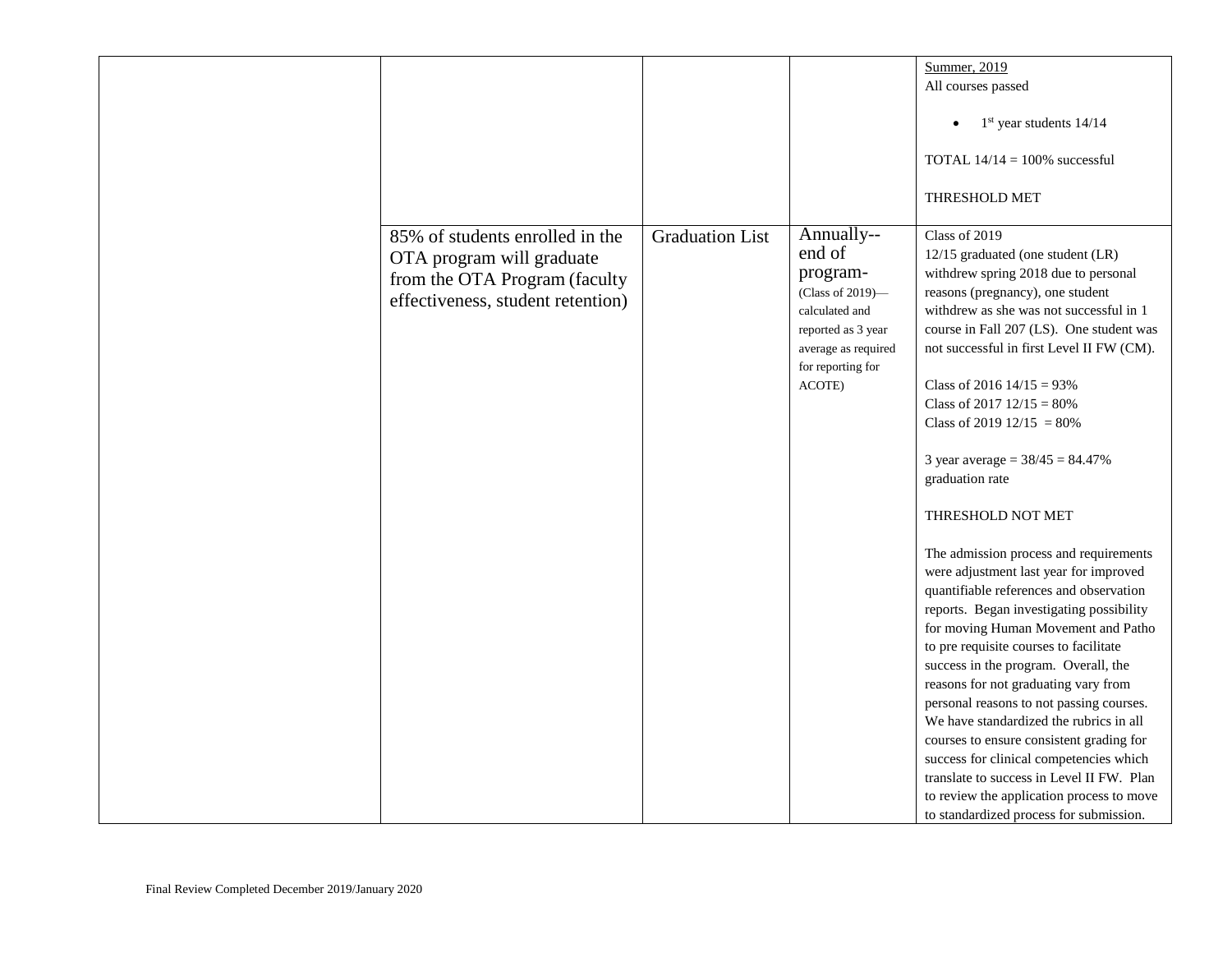|                                                                                                                                                                                                                                                                                                                                     | 90% of the graduates of the<br>OTA program will pass the<br>national certification exam<br>within 6 months of graduation<br>(faculty effectiveness, graduate<br>performance on the NBCOT<br>certification exam)   | <b>NBCOT Results</b>                                                                                                                              | At least<br>Annually<br>(Following receipt of<br>summary from<br>NBCOT) | Per NBCOT reporting (Class of 2018) 12<br>tested/11 passed. One student as of<br>August 2019 had not re-tested)<br>11/12 Passed<br>91% First Time Pass Rate<br>91% Pass Rate<br>Average passing score is 8 points higher<br>than national average.<br>Of note here is that we report data based<br>on academic year but NBCOT reports<br>data based on calendar year so minor<br>differences are noted in the reporting.<br>THRESHOLD MET |
|-------------------------------------------------------------------------------------------------------------------------------------------------------------------------------------------------------------------------------------------------------------------------------------------------------------------------------------|-------------------------------------------------------------------------------------------------------------------------------------------------------------------------------------------------------------------|---------------------------------------------------------------------------------------------------------------------------------------------------|-------------------------------------------------------------------------|-------------------------------------------------------------------------------------------------------------------------------------------------------------------------------------------------------------------------------------------------------------------------------------------------------------------------------------------------------------------------------------------------------------------------------------------|
|                                                                                                                                                                                                                                                                                                                                     | 100% of Final Projects in the<br>Therapeutic Intervention Course<br>will demonstrate the use of<br>client specific occupation in the<br>planning and implementation of<br>intervention (faculty<br>effectiveness) | Final project for<br><b>OTA 2204</b><br>Therapeutic<br>Interventions.                                                                             | Spring<br>Semester<br>2019                                              | OTA 2204 Final Project, Spring 2019<br>100% of students utilized client specific<br>occupation within their intervention<br>design.<br>THRESHOLD MET                                                                                                                                                                                                                                                                                      |
| Implement innovative<br>3.<br>strategies in the provision of<br>services to individuals and<br>populations within the<br>community. (Related to OTA<br>Curricular Threads:<br>Occupation and the<br>Occupational Therapy Process,<br>Diversity Factors in Life and in<br>Practice, Professional Critical<br>Thinking and Reasoning) | 90% of students will indicate<br>that they had access to needed<br>resources, equipment, and<br>supplies to complete courses<br>and labs to maximize learning<br>(program satisfaction).                          | <b>End of Course</b><br>surveys for OTA<br>2204, 2103,<br>2104, 2113, and<br>2203 (lab scores<br>averaged for<br>scores of 3 or 4<br>out of $4$ ) | Each semester                                                           | Accessible resources, equipment and<br>supplies to maximize learning<br>Overall 98.2% rated 3 or 4<br>Lab space was well organized<br>Overall 98.2% rated 3 or 4<br>Equipment was adequate, available and in<br>working order<br>Overall 98.2% rated 3 or 4<br>98.2%<br>Average<br>THRESHOLD MET                                                                                                                                          |
| (Related to UAC Learning<br>Objectives: Personal and                                                                                                                                                                                                                                                                                | Advisory council members will<br>complete survey for curriculum<br>review, program equipment,                                                                                                                     | Survey/advisory<br>council minutes                                                                                                                | Annually (end<br>of academic year)                                      | Advisory council recommendations from<br>last year were implemented and we have<br>increase collaboration with other<br>disciplines this year which has been well                                                                                                                                                                                                                                                                         |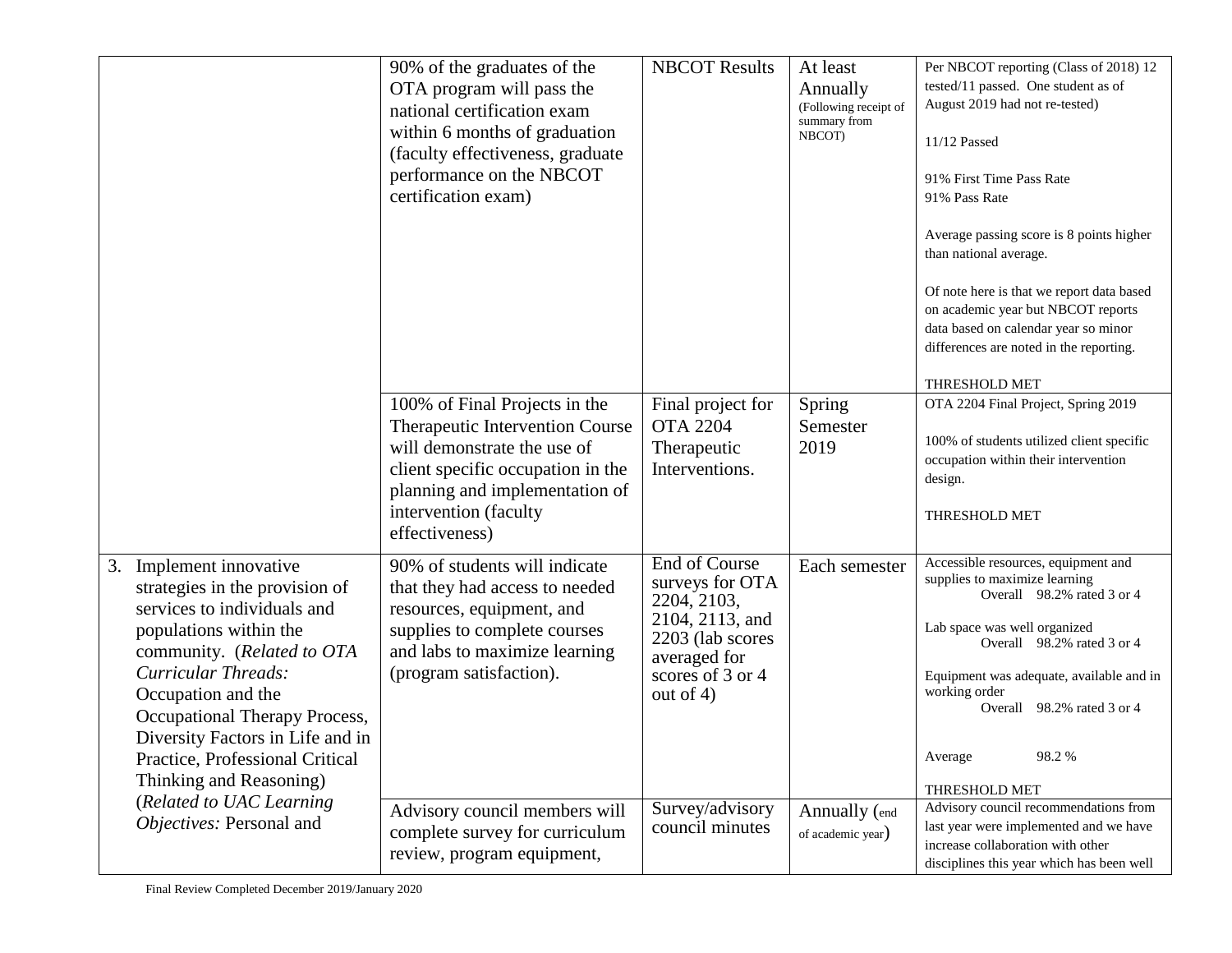| Global Awareness, Problem<br>Solving, Critical Thinking)                                                                                                           | assessment tools at least<br>annually (program satisfaction)                                                                                                                                                                                  |                   |                                           | received from students. Recommended<br>use of activities in the classroom to                                                                                                                                                                                                                                                                                                                                                                                                                                                                                                                                                                                |
|--------------------------------------------------------------------------------------------------------------------------------------------------------------------|-----------------------------------------------------------------------------------------------------------------------------------------------------------------------------------------------------------------------------------------------|-------------------|-------------------------------------------|-------------------------------------------------------------------------------------------------------------------------------------------------------------------------------------------------------------------------------------------------------------------------------------------------------------------------------------------------------------------------------------------------------------------------------------------------------------------------------------------------------------------------------------------------------------------------------------------------------------------------------------------------------------|
|                                                                                                                                                                    | and indicate needed adjustments                                                                                                                                                                                                               |                   |                                           | promote observation skills have also been<br>implemented in Pediatrics and Phys Dys.                                                                                                                                                                                                                                                                                                                                                                                                                                                                                                                                                                        |
| 4. Demonstrate effective service<br>and leadership actions within<br>community and within the<br>profession (Related to OTA<br>Curricular Threads:                 | to curriculum.                                                                                                                                                                                                                                |                   |                                           | Most indicated list is comprehensive and<br>effective for training in this area.<br>THRESHOLD MET                                                                                                                                                                                                                                                                                                                                                                                                                                                                                                                                                           |
| Community Engagement and<br>Leadership, Professionalism<br>and Ethics) (Related to UAC<br>Learning Objectives: Personal<br>and Global Awareness,<br>Communication) | 100% of students will<br>participate in at least one<br>community service and/or<br>service learning opportunity<br>each semester during didactic<br>coursework addressing<br>community needs across the<br>lifespan (faculty effectiveness). | Participation log | Annually (end<br>of academic year)        | All students participated in Friendship<br>Center activities in August-September<br>2018. We continued with our in person<br>Fall Fest and invited a local day care to<br>bring children to the Fall Festival on<br>campus that student participated in<br>planning and running 10/2018. All<br>students participated. Approximately 35<br>children were present.<br>Kiwanis of Texarkana/Texas Ramp<br>Project-fall 2018 and spring 2019.<br>Little River Senior Health Fair, Spring,<br>2019 (all students participated)<br>Kids College (Summer 2019, all students<br>participated)<br>MASH- Summer 2019 (all students<br>participated)<br>THRESHOLD MET |
|                                                                                                                                                                    | 100% of students will<br>demonstrate a leadership role<br>during community service<br>and/or service learning while in<br>the program (faculty<br>effectiveness).                                                                             | Participation log | <b>Annually</b> (end<br>of academic year) | 100 % of students participated in the<br>strategic planning and hosting of the Kids<br>College event for Summer, 2019.<br>Although this minimally meets our<br>objective, we will plan to adjust<br>assignment slightly to ensure that all<br>students have a leadership/coordination<br>role within their planning groups to<br>maximize learning.<br><b>THRESHOLD MET</b>                                                                                                                                                                                                                                                                                 |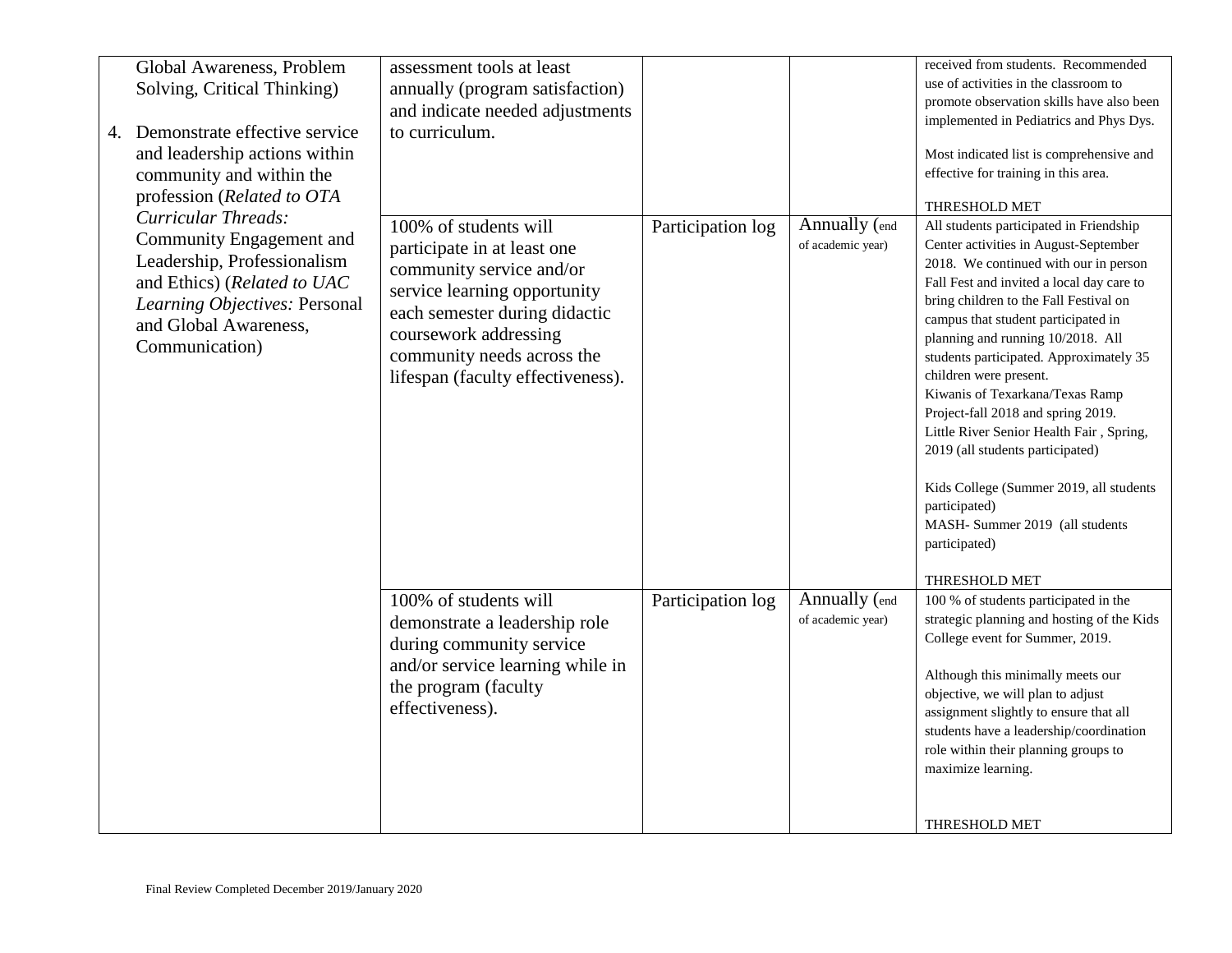|                                                                                                                                                                                                                                                                                               | Average response will be a<br>minimum of 85% on the skills<br>and leadership portions of the<br>employer survey (graduate job<br>placement and performance as<br>determined by employer<br>satisfaction)                     | Employer skills<br>survey<br>(Questions 14,<br>15, 16 of<br>survey-<br>responses<br>acceptable skills<br>level for entry<br>level practice) | Annually (Fall-<br>2019 for Class of<br>2018)                       | Surveys sent this year through email and<br>text. 10 surveys completed.<br>Question 14<br>$10/10$ responses = Agree 100%<br>Question 15<br>$10/10$ responses = Agree 100%<br>Question 16<br>$10/10$ responses = Agree 100%<br>$OVERALL = 100\%$<br>THRESHOLD MET |
|-----------------------------------------------------------------------------------------------------------------------------------------------------------------------------------------------------------------------------------------------------------------------------------------------|------------------------------------------------------------------------------------------------------------------------------------------------------------------------------------------------------------------------------|---------------------------------------------------------------------------------------------------------------------------------------------|---------------------------------------------------------------------|------------------------------------------------------------------------------------------------------------------------------------------------------------------------------------------------------------------------------------------------------------------|
| Apply occupational therapy<br>5.<br>interventions based on current<br>occupational therapy principles<br>and best practices. (Related to<br><b>OTA Curricular Threads:</b><br>Occupation and the<br>Occupational Therapy Process,<br>Professionalism and Ethics,                              | 90% of students will rate at a 3<br>or 4 on the intervention sections<br>of both final Level II Fieldwork<br><b>Performance Evaluation Forms</b><br>(fieldwork performance<br>evaluation)<br>Students will express an 85% or | Level II<br>Fieldwork<br>Performance<br>Evaluation<br>Student course                                                                        | Annually (end<br>of academic year-<br>Class of 2018)<br>End of each | Fall 2018 (Class of 2018)<br>12 ratings per students x 12 students<br>144 items rated<br>Ratings of 2 or $1 = 8$<br>Ratings of 3 or $4 = 136$<br>94.4%<br>THRESHOLD MET<br><b>Overall Course Satisfaction</b>                                                    |
| Professional Critical Thinking<br>and Reasoning) (Related to<br><b>UAC</b> Learning Objectives:<br>Problem Solving, Critical<br>Thinking)                                                                                                                                                     | greater satisfaction rate for<br>instructors/courses taught within<br>the program (program<br>satisfaction)                                                                                                                  | surveys (% of<br>rating rated<br>excellent or<br>above average)                                                                             | semester<br>Fall 2018<br>Spring 2019<br>Summer 2019                 | Fall 2018<br>$\circ$<br>92.6%<br>Spring 2019<br>$\circ$<br>99.3%<br>Summer 2019<br>$\circ$<br>98%<br>Average<br>$\circ$<br>96.6%                                                                                                                                 |
| Clarify and uphold the ethics,<br>6.<br>attitudes, and values of the<br>profession. (Related to OTA<br><b>Curricular Threads:</b><br>Professionalism and Ethics,<br>Community Engagement and<br>Leadership) ( <i>Related to UAC</i><br>Learning Objectives: Personal<br>and Global Awareness) |                                                                                                                                                                                                                              |                                                                                                                                             |                                                                     | <b>Instructor Satisfaction</b><br>Fall 2018<br>$\circ$<br>91.0%<br>Spring 2019<br>95.2%<br>Summer 2019<br>95.0 %<br>Average<br>$\circ$<br>93.7%                                                                                                                  |
|                                                                                                                                                                                                                                                                                               |                                                                                                                                                                                                                              |                                                                                                                                             |                                                                     | Overall Average<br>$\bullet$                                                                                                                                                                                                                                     |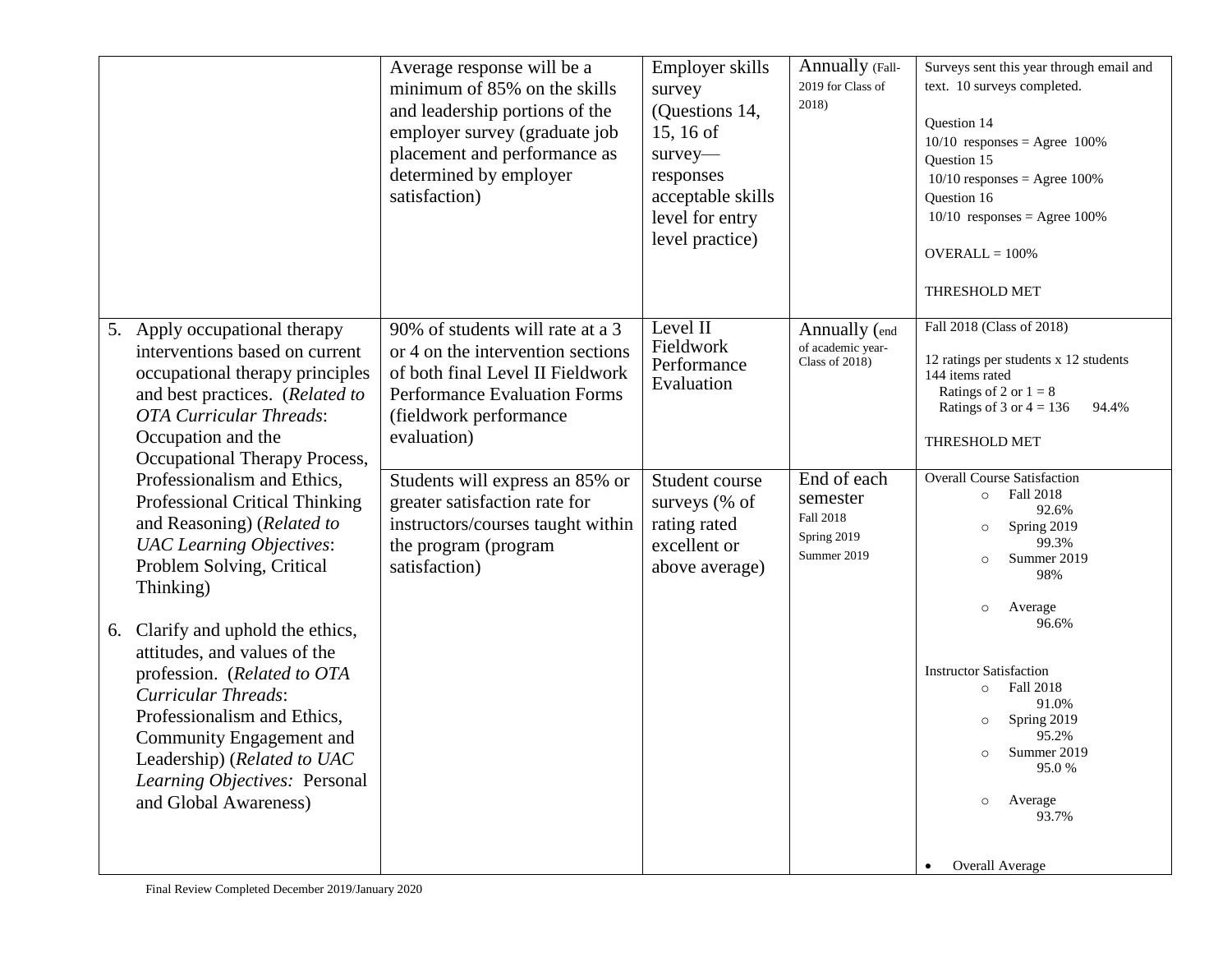| Recognize and respond to                                                                                            |                                                                                                                                                                                                           |                                                    |                                                     | 95.2%                                                                                                                                                                                                                                                                                                                |
|---------------------------------------------------------------------------------------------------------------------|-----------------------------------------------------------------------------------------------------------------------------------------------------------------------------------------------------------|----------------------------------------------------|-----------------------------------------------------|----------------------------------------------------------------------------------------------------------------------------------------------------------------------------------------------------------------------------------------------------------------------------------------------------------------------|
| social, economic and political                                                                                      |                                                                                                                                                                                                           |                                                    |                                                     | THRESHOLD MET                                                                                                                                                                                                                                                                                                        |
| factors that influence and                                                                                          |                                                                                                                                                                                                           |                                                    |                                                     |                                                                                                                                                                                                                                                                                                                      |
| change occupational therapy<br>services and healthcare.                                                             |                                                                                                                                                                                                           |                                                    |                                                     |                                                                                                                                                                                                                                                                                                                      |
| (Related to OTA Curricular                                                                                          |                                                                                                                                                                                                           |                                                    |                                                     |                                                                                                                                                                                                                                                                                                                      |
| <i>Threads: All curricular</i><br>Themes) (Related to UAC<br>Learning Objectives: Personal<br>and Global Awareness) | Students will express a 90% or<br>greater program satisfaction rate<br>for the OTA program following<br>graduation (program<br>satisfaction).                                                             | Graduate exit<br>survey                            | Annually<br>(December, 2018-<br>Class of 2018)      | Graduates completing the graduate<br>surveys rated overall satisfaction with the<br>program at 4 or 5.<br>$9/10$ students rated a 4 or 5<br>1/10 students rated a 3<br>90.0% rated at 4 or 5<br>THRESHOLD MET                                                                                                        |
|                                                                                                                     | 90% of students will score their<br>ability to respond to changes in<br>occupational therapy and<br>healthcare at 4 or better<br>(program satisfaction, faculty<br>effectiveness).                        | Graduate exit<br>survey                            | Annually<br>(December, 2018-<br>Class of 2018)      | Student rate their ability to "respond to<br>changes in occupational therapy and<br>health care" on the exit survey.<br>$9/10$ students rated a 4 or 5<br>$1/10$ students rated a 3<br>90.0% rated at 4 or 5<br>THRESHOLD MET                                                                                        |
|                                                                                                                     | 90% of students will rate at a 3<br>or 4 on the Administering<br>Assessments sections of both<br>final Level II Fieldwork<br><b>Performance Evaluation Forms</b><br>(fieldwork performance<br>evaluation) | Level II<br>Fieldwork<br>Performance<br>Evaluation | Annually<br>(end of academic<br>year-Class of 2018) | Fall 2018 (Class of 2018)<br>10 ratings per students x 12 students<br>120 items rated<br>Ratings of 2 or 1<br>$= 13$<br>Ratings of 3 or 4<br>$= 107$<br>$107/120 = 89.2\%$<br>THRESHOLD NOT MET<br>This item is again slightly below<br>threshold at 89.2%. We have added some<br>clarification to how assessment is |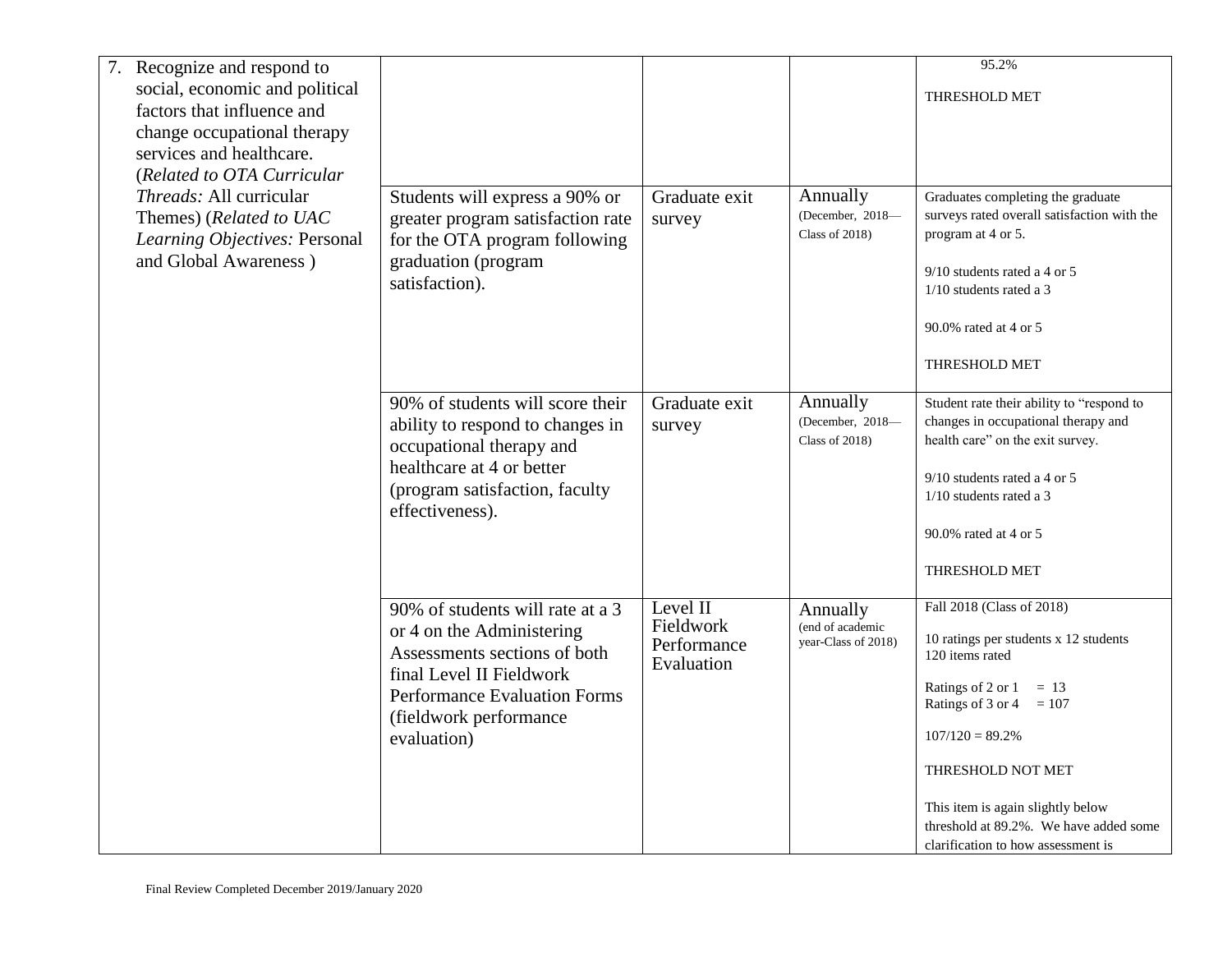|                                                                                                                                |                                                                                                                                                                                                                                                                                                       |                                                                     |                                                                                      | completed in the interventions class to<br>improve these performance skills.                                                                                                                                                                                                                                                                                                                                                                                                                          |
|--------------------------------------------------------------------------------------------------------------------------------|-------------------------------------------------------------------------------------------------------------------------------------------------------------------------------------------------------------------------------------------------------------------------------------------------------|---------------------------------------------------------------------|--------------------------------------------------------------------------------------|-------------------------------------------------------------------------------------------------------------------------------------------------------------------------------------------------------------------------------------------------------------------------------------------------------------------------------------------------------------------------------------------------------------------------------------------------------------------------------------------------------|
|                                                                                                                                | For each of the three summary<br>statements on the Level II<br><b>Student Evaluation of</b><br>Fieldwork experience, 90% of<br>students will agree or strongly<br>agree that the site fits the<br>description indicating<br>satisfaction with the overall FW<br>experience (program<br>satisfaction). | Level II Student<br><b>Evaluation of</b><br>Fieldwork<br>Experience | Annually<br>(end of academic<br>year for previous Fall<br>Level II FW)               | Surveys demonstrated that 100% of<br>students responded that "experiences<br>matched students' expectations" at<br>"agree" or "strongly agree".<br>THRESHOLD MET                                                                                                                                                                                                                                                                                                                                      |
|                                                                                                                                | 90% of the graduates who seek<br>employment will be employed<br>within 6 months of taking the<br>practice exam (graduate job<br>placement and performance)                                                                                                                                            | <b>Graduate Post</b><br><b>Graduate Survey</b>                      | Annually<br>(August 2019-Class<br>of 2018)                                           | 8 surveys were returned<br>Employed in OTA Field<br>Full time<br>$\bullet$<br>Part time<br>$\overline{4}$<br>$\bullet$<br>Non-OT<br>$\mathbf{0}$<br>$\bullet$<br>Unemployed seeking<br>$\boldsymbol{0}$<br>$\bullet$<br>Not seeking<br>$\theta$<br>8/8 students who sought employment<br>indicated employed within 6 months<br>100% of students responding to survey<br>who had sought employment indicated<br>employment within 6 months. (average<br>3.5 weeks to find employment)<br>THRESHOLD MET |
| Interact professionally with<br>8.<br>consumers, caregivers,<br>families, and or professional<br>colleagues to achieve service | 90% of students will pass Level<br>I fieldwork courses on first try<br>(faculty effectiveness, student<br>progression)                                                                                                                                                                                | Grades at end of<br>Level I FW<br>courses                           | Annually<br>(end of academic<br>year for fall, 2018,<br>spring 2019, summer<br>2019) | All Level I FW (A, B, C) passed on first<br>try.<br><b>THRESHOLD MET</b>                                                                                                                                                                                                                                                                                                                                                                                                                              |